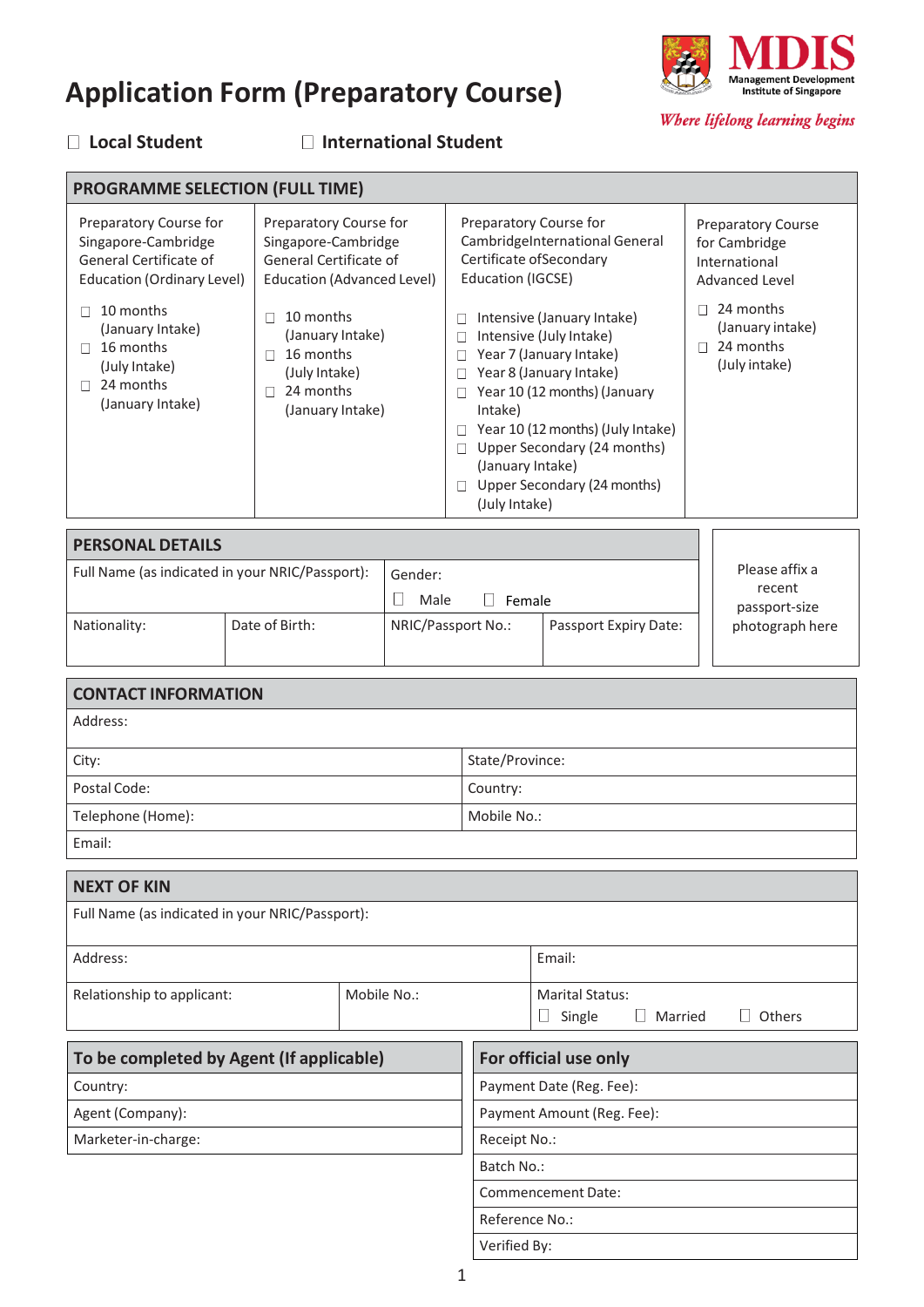### **SUBJECTS AVAILABLE (for Ordinary Level Applicants ONLY)**

CHOICE OF SUBJECTS (PACKAGE for 6-SUBJECT COMBINATION) – Refer to subject combinations attached

| <b>COMPULSORY</b><br><b>SUBJECT</b>         | NON-COMPULSORY SUBJECT^                                                                                                                                                                      |                                                                                                                                                                                                                                        |
|---------------------------------------------|----------------------------------------------------------------------------------------------------------------------------------------------------------------------------------------------|----------------------------------------------------------------------------------------------------------------------------------------------------------------------------------------------------------------------------------------|
| $\bullet$ English Language<br>• Mathematics | Chinese<br>Physics*<br>Science (Chemistry) and Science (Biology)#<br>Science (Chemistry) and Science (Physics)#<br>Science (Physics) and Science (Biology)#<br><b>Additional Mathematics</b> | Humanities (Social Studies) and Humanities<br>$\bullet$<br>$(History)+$<br>Humanities (Social Studies) and Humanities<br>$\bullet$<br>(Geography)+<br>Literature in Chinese<br>$\bullet$<br><b>Principles of Accounts</b><br>$\bullet$ |

^ Choose four subjects; package offered is for six subjects in total # Choose one of the combined subjects

\* Not allowed to take together with Science (Physics) + Choose one of two humanities combined subject

# **SUBJECTS AVAILABLE (for Advanced Level Applicants ONLY)** CHOICE OF SUBJECTS (PACKAGE for 5-SUBJECT COMBINATION – 2 H1 & 3 H2) – Refer to subject combinations attached **SCIENCE ARTS**

| <b>COMPULSORY H1 subject</b>   | H1 General Paper                                                                  |                                              |  |  |
|--------------------------------|-----------------------------------------------------------------------------------|----------------------------------------------|--|--|
|                                | H <sub>1</sub> Economics <sup>^</sup>                                             |                                              |  |  |
| H1 subject                     | <b>H1 General Studies in Chinese</b>                                              |                                              |  |  |
|                                | H1 Mathematics*                                                                   |                                              |  |  |
|                                | <b>H2 Mathematics</b>                                                             | H <sub>2</sub> Economics                     |  |  |
|                                | <b>H2 Further Mathematics</b>                                                     | H <sub>2</sub> Management of Business        |  |  |
|                                | H <sub>2</sub> Biology                                                            | H2 Principles of Accounting                  |  |  |
| H <sub>2</sub> subjects        | H <sub>2</sub> Chemistry                                                          | H <sub>2</sub> Chinese Language & Literature |  |  |
|                                | H <sub>2</sub> Physics                                                            | H <sub>2</sub> History<br>$\bullet$          |  |  |
|                                |                                                                                   | H <sub>2</sub> Literature in English         |  |  |
| Additional subject(s) (if any) | H1 Chinese Language (Mother Tongue: not a core subject - only for local students) |                                              |  |  |

^Cannot be taken with H2 Economics \*Cannot be taken with H2 Mathematics and H2 Further Mathematics

#### **SUBJECTS AVAILABLE (for IGCSE Applicants ONLY) – Refer to subject combinations attached**

| <b>Intensive</b>                                                                                       | Year $7/8$                                                                                                                            | Year 10 / Upper Secondary                                                                                                                                                                                                                                        | 24 months (International<br>Advanced)                                                                                                                                                                              |
|--------------------------------------------------------------------------------------------------------|---------------------------------------------------------------------------------------------------------------------------------------|------------------------------------------------------------------------------------------------------------------------------------------------------------------------------------------------------------------------------------------------------------------|--------------------------------------------------------------------------------------------------------------------------------------------------------------------------------------------------------------------|
| $\bullet$ English – First<br>Language<br>• Mathematics<br>$\bullet$ Science – Combined<br>• Accounting | • English - First Language<br>• Mathematics<br>$\bullet$ Science<br>• Cambridge Global<br>Perspectives<br>• Chinese - Second Language | $\bullet$ English – First Language<br>• English - Second Language<br>• Mathematics<br>• Mathematics – Additional<br>• Physics<br>• Accounting<br>• Business Studies<br>• Chinese – Second Language<br>• Science – Combined<br>• Cambridge Global<br>Perspectives | $\bullet$ English – Language<br>• Biology<br>• Chemistry<br>• Chinese<br>• Economics<br>• History<br>• English - Literature<br>• Business<br>• Mathematics<br>• Mathematics – Further<br>• Physics<br>• Accounting |

NOTE:

1) Any subject selection from the above combinations is subjected to approval and availability

2) Additional fee applies for extra subject enrolled

3) Subject to minimum class size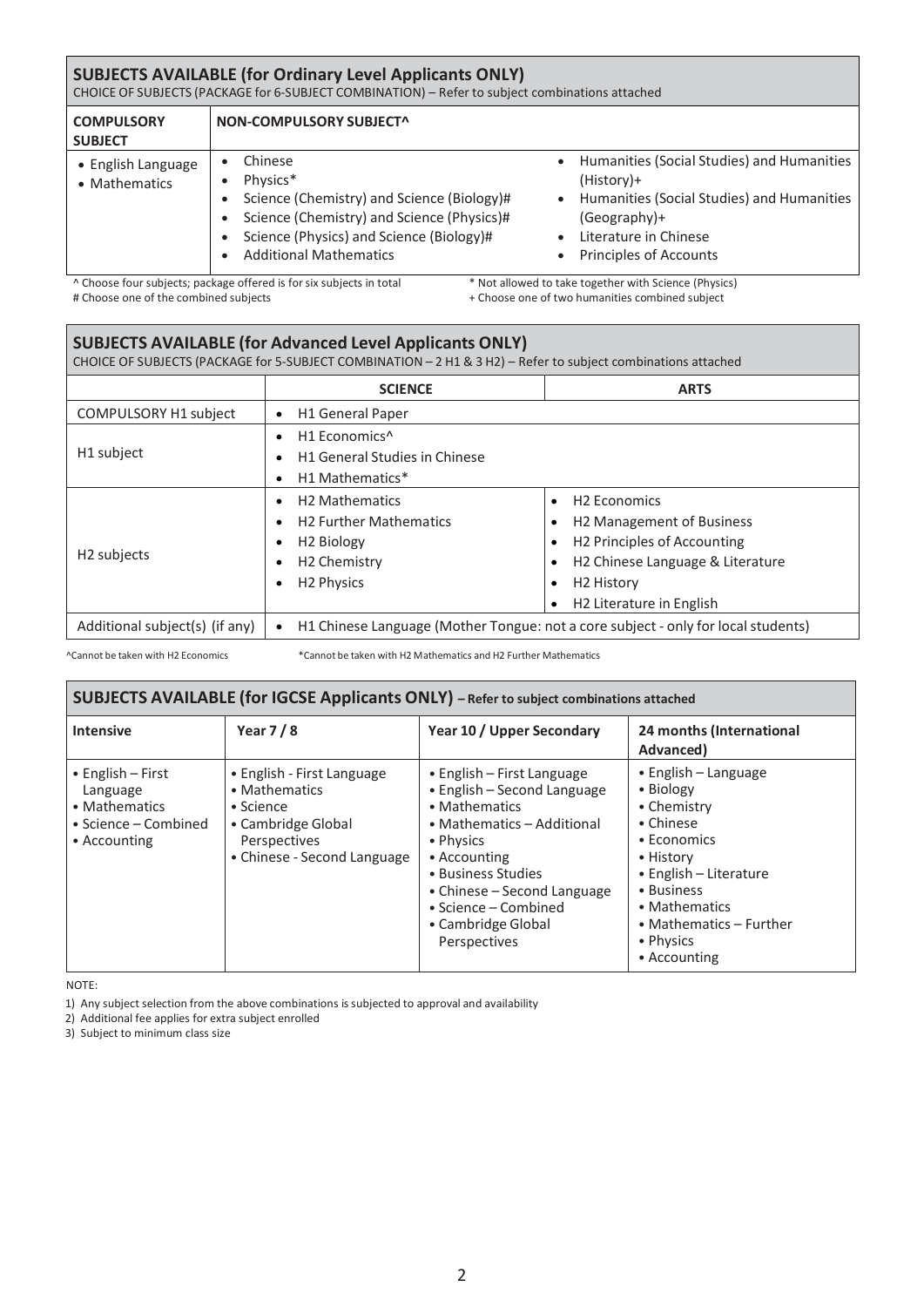### **EDUCATIONAL QUALIFICATIONS**

**Please attach copies of previousresultslips. List all educational institutionsthat you have attended.**

| Name of School | <b>Entry Date</b><br>(mm/yy) | Leaving Date<br>(mm/yy) | <b>Qualification Awarded</b><br>(e.g. Primary School, Secondary School, etc.) |
|----------------|------------------------------|-------------------------|-------------------------------------------------------------------------------|
|                |                              |                         |                                                                               |
|                |                              |                         |                                                                               |
|                |                              |                         |                                                                               |

| <b>ENGLISH LANGUAGE PROFICIENCY</b>                                                  |            |            |              |  |             |
|--------------------------------------------------------------------------------------|------------|------------|--------------|--|-------------|
| 1. English is my FIRST LANGUAGE.                                                     |            |            | $\sqcap$ yes |  | $\Box$ NO   |
| 2. I have undertaken studies in which the language of instruction was English.       |            |            | $\sqcap$ yes |  | $\sqcap$ No |
| (Please provide details and supply documentation.)                                   |            |            |              |  |             |
| 3. I have sat for an English Language Test (TOEFL, IELTS) within the past two years. |            |            | $\Box$ YES   |  | $\Box$ NO   |
|                                                                                      |            |            |              |  |             |
|                                                                                      |            |            |              |  |             |
| Test Name:                                                                           | Test Date: | Test Score |              |  |             |

| LATE ENTRY NOTICE FOR STUDENT'S AGREEMENT (If Applicable)                                                                                    |                                                                           |            |  |  |
|----------------------------------------------------------------------------------------------------------------------------------------------|---------------------------------------------------------------------------|------------|--|--|
|                                                                                                                                              | hereby acknowledge that I have read and understood that my child / ward / |            |  |  |
| I* will be joining batch                                                                                                                     | that has commenced on                                                     | . MDIS has |  |  |
| practised its due diligence in providing this information of the fact that my child / ward / $\mathsf{I}^*$ will be joining a class that has |                                                                           |            |  |  |
| commenced. My child / ward / I* will ensure to practise due diligence in attending classes hereafter.                                        |                                                                           |            |  |  |

### **FOR AGE YEARS UNDER 18 STUDENTS ONLY (SIGNED BY THE PARENTS)**

 $J$ , parent / guardian of sace ounderstand and give / do not give consent to MDIS for providing me with my son's/ daughter's / ward's information related to academic results, attendance, conduct and any relevant matters during his or her studies at MDIS. I request you to copy all official correspondence from MDIS to me via the details noted below:

□ SMS D Phone D Email

### **FOR AGE YEARS ABOVE 18 STUDENTS ONLY**

I understand and give / do not give consent to MDIS for providing my parents / guardian information related to my academic results, attendance, conduct and any relevant matters during my studies at MDIS. I request you to copy all official correspondence from MDIS to my parents /guardian upon request, via the details noted below:

 $\square$  SMS  $\square$  Phone  $\square$  Email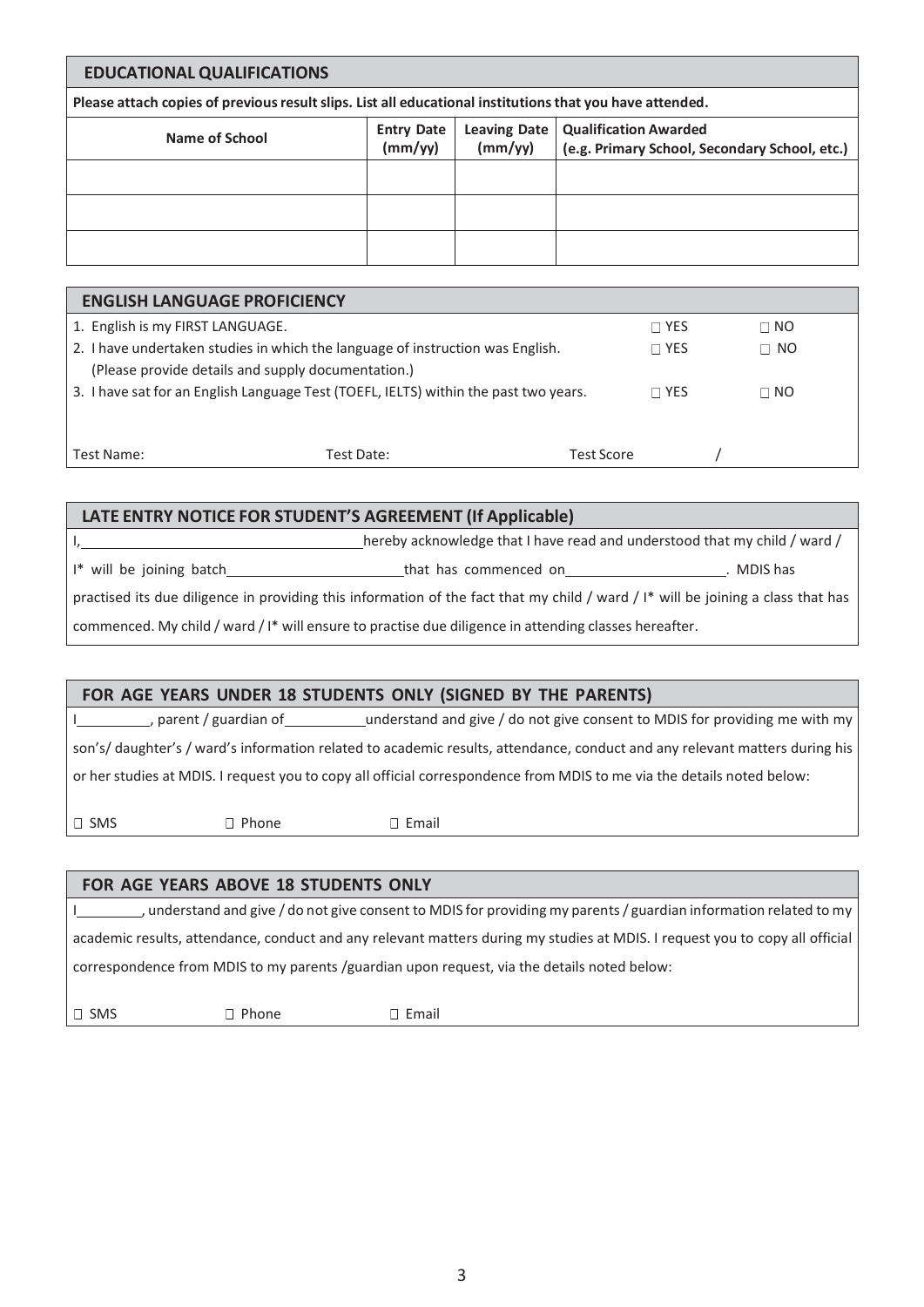| <b>DECLARATION</b>                                                                                                                                                                                                                                                                                                            |      |  |  |
|-------------------------------------------------------------------------------------------------------------------------------------------------------------------------------------------------------------------------------------------------------------------------------------------------------------------------------|------|--|--|
| Please tick $(\Box)$ each box once you have read and understood each statement.                                                                                                                                                                                                                                               |      |  |  |
| I declare that all personal, academic and medical information submitted to MDIS is correct, relevant and complete.                                                                                                                                                                                                            |      |  |  |
| $\Box$ I understand that MDIS may obtain official records from any schools previously attended by me.                                                                                                                                                                                                                         |      |  |  |
| □ I understand that MDIS reserves the right to vary or reverse any decision made on the basis of incorrect or incomplete                                                                                                                                                                                                      |      |  |  |
| information.                                                                                                                                                                                                                                                                                                                  |      |  |  |
| □ lagree to comply with all rules and regulations found in the MDIS Student Handbook and acknowledge that any breach<br>of these rules and regulations may result in forced withdrawal from MDIS Pte Ltd.                                                                                                                     |      |  |  |
| $\Box$ I declare that I am able to make appropriate arrangements to fund the full cost of my studies.                                                                                                                                                                                                                         |      |  |  |
| $\Box$ I consent to the collection, use and disclosure of my personal data by MDIS for the purpose of processing my application<br>for study, administration and funding purposes (where applicable), subject to the provisions of the Personal Data<br>Protection Act 2012 (PDPA) in Singapore.                              |      |  |  |
| □ I understand that MDIS retains the rights to use my personal data, including but not limited to name, academic results<br>and photographs, for promotional and communication purposes during and after my course of study at MDIS.                                                                                          |      |  |  |
| (MDIS staff/Agent) has explained the above details to me.<br>$\Box$ I acknowledge that                                                                                                                                                                                                                                        |      |  |  |
| □ I understand that the final acceptance into the course is subject to the approval of the Student's Pass application from<br>the Immigration & Checkpoints Authority of Singapore (ICA) and meeting the admission requirements of the course.<br>I hereby agree that ALL the information provided here is COMPLETE and TRUE. |      |  |  |
|                                                                                                                                                                                                                                                                                                                               |      |  |  |
| Signature of Applicant                                                                                                                                                                                                                                                                                                        | Date |  |  |
| Parent's / Guardian's Signature                                                                                                                                                                                                                                                                                               | Date |  |  |
| (Note: Parent's / Guardian's Signature is required if applicant is below 18 years old)                                                                                                                                                                                                                                        |      |  |  |
|                                                                                                                                                                                                                                                                                                                               |      |  |  |
| <b>INSTRUCTIONS** (CHECKLIST FOR LOCAL STUDENT)</b>                                                                                                                                                                                                                                                                           |      |  |  |
| The duly filled application form must be accompanied by:                                                                                                                                                                                                                                                                      |      |  |  |

A non-refundable application fee of S\$107.00 (inclusive of GST)

- $\Box$  Passport sized photograph of the applicant
- $\Box$  Certified True Copies of relevant certificates
- GCE 'N'/ 'O' Level Certificates
- $\Box$  Other relevant academic documents or transcripts
- $\Box$  Copy of Medical Insurance (if any)
- $\Box$  Copy of applicant's NRIC and parent's NRIC (if applicant is below 18 years old) and mail to:

#### **MDIS Pte Ltd, 501 Stirling Road, Singapore 148951 Tel: (65) 6278 8000 Fax: (65) 6278 5312**

**\*\* For international applicants who require student's pass, please refer to checklist on page 10.**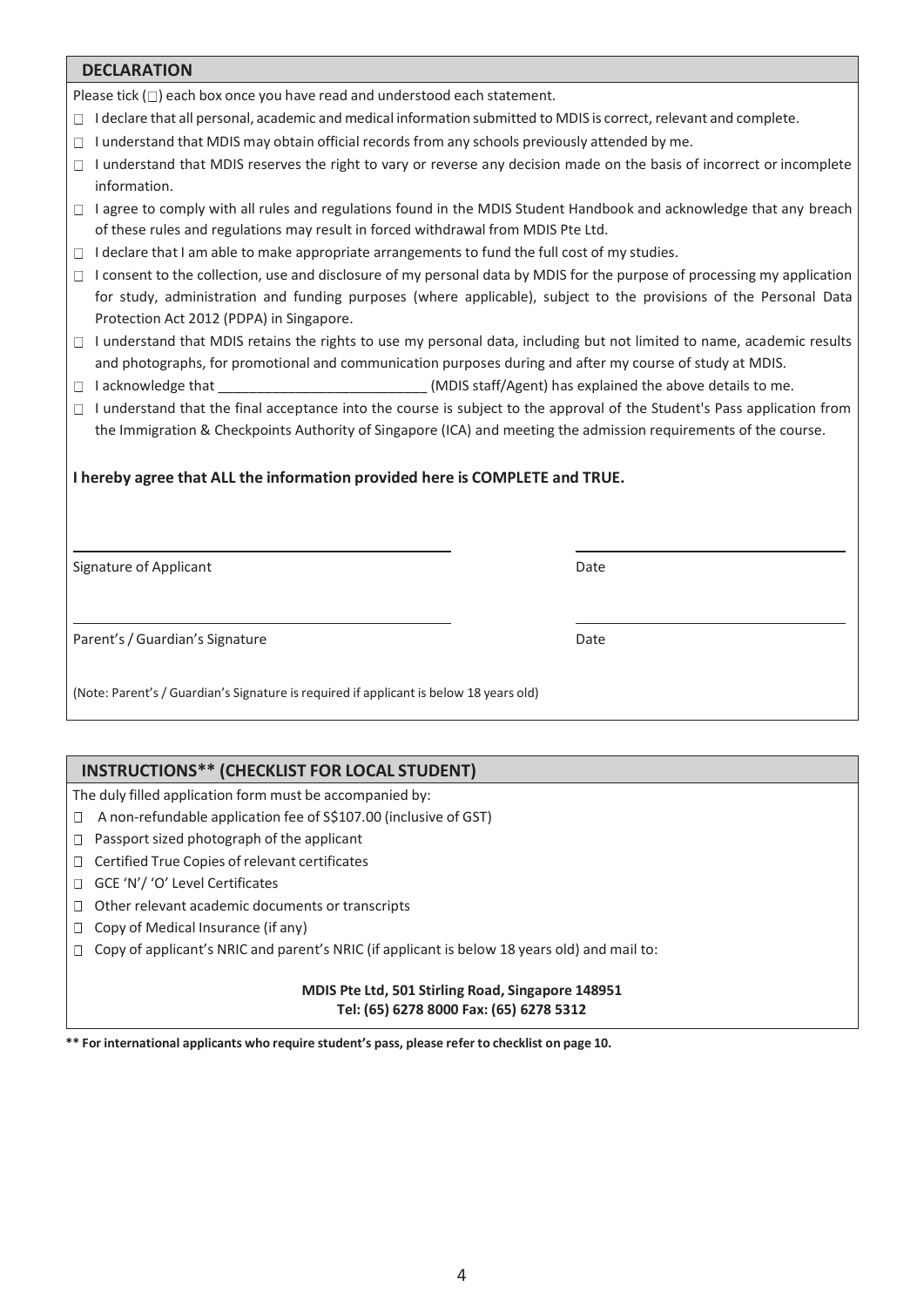### **APPLICATION PROCEDURES**

All local applications must be accompanied with a non-refundable application fee of S\$107.00 (inclusive of prevailing GST) and attach the following supporting documents duly certified (if applicable):

- Photocopy of NRIC/Passport
- All educational certificates and transcripts
- Other relevant educational/professional/training certificates
- Passport size photograph
- Copy of Medical Insurance (if any)

For INTERNATIONAL applicants, application form must be accompanied with a non-refundable application fee of S\$481.50 (inclusive of prevailing GST) and attach the following supporting documents duly certified (if applicable):

- ICA E-Form 16
- Passport-sized photograph
- Photocopy of applicant's original passport
- Photocopy of applicant's birth certificate
- All educational certificates and transcripts
- Photocopy of parents' original passport
- Documentary proof of financial ability (visa-required countries)
- Documentary proof of parent's monthly income (visa-required countries)

#### **Course Fees**

- Allfees quoted are inclusive of the prevailing Goods& Services Tax (GST) and subject to other costs arising fromgovernment directives.
- Non-tuition fees are not included. For more details, please contact our MDIS Programme Consultants.

#### **Fee Payment Policy**

Management Development Institute of Singapore Pte Ltd (MDIS Pte Ltd) collects course fees in accordance to the fees structure stipulated in the Standard PEI-Student Contract. An administrative charge of S\$107 (inclusive of GST) will be levied on each late instalment payment of the course fees. Fees are payable upon signing the Standard PEI-Student Contract.

#### **Modes of Payment**

Payments can be made by cash, NETS (with maximum of S\$2,000 per transaction per day), VISA, MasterCard, AMEX, Telegraphic Transfer or Cheque. For Cheque payment, please indicate the details of the programme applied for and your personal particulars on the back of the Cheque.

Cheques must be crossed and made payable to "MDIS Pte Ltd". The student's name, passport number and course title should be written on the reverse of the cheque.

#### **Refund Policy**

#### **Refundsfor Withdrawal without Cause**

Any request for a refund of course fees paid before/after commencement of the course shall be made as per the following refund policy:

Percentage of refund before/after the course commencement date:

| % of aggregate amount of the fees<br>paid as per MDIS-Student Contract* | If a Student's written notice of withdrawal is received                                                              |
|-------------------------------------------------------------------------|----------------------------------------------------------------------------------------------------------------------|
| 75%                                                                     | ("Maximum refund") More than 60 days before the Course Commencement Date                                             |
| 25%                                                                     | Before, but not more than 60 days before the Course Commencement Date                                                |
| 10%                                                                     | After, but not more than 7 days after the Course Commencement Date                                                   |
| 5%                                                                      | More than 7 days after the Course Commencement Date, but not more than 14<br>days after the Course Commencement Date |
| 0%                                                                      | More than 14 days after the Course Commencement Date                                                                 |

\*Note: The above percentage is to be applied to the first instalment amount payable for the particular course. If the actual payment exceeds the first instalment amount, the excess amount shall be fully refunded. If the first instalment payment is less than the first instalment due, the course fee shortage shall be collected from the student.

A cooling-off period of seven (7) working days is applicable for a maximum refund from the date when the contract was signed. Applicationfee is non-refundable. The above refund policy is also applicable to company-sponsored students. Allrefundsshall be made within seven (7) working days from receipt of the student's request.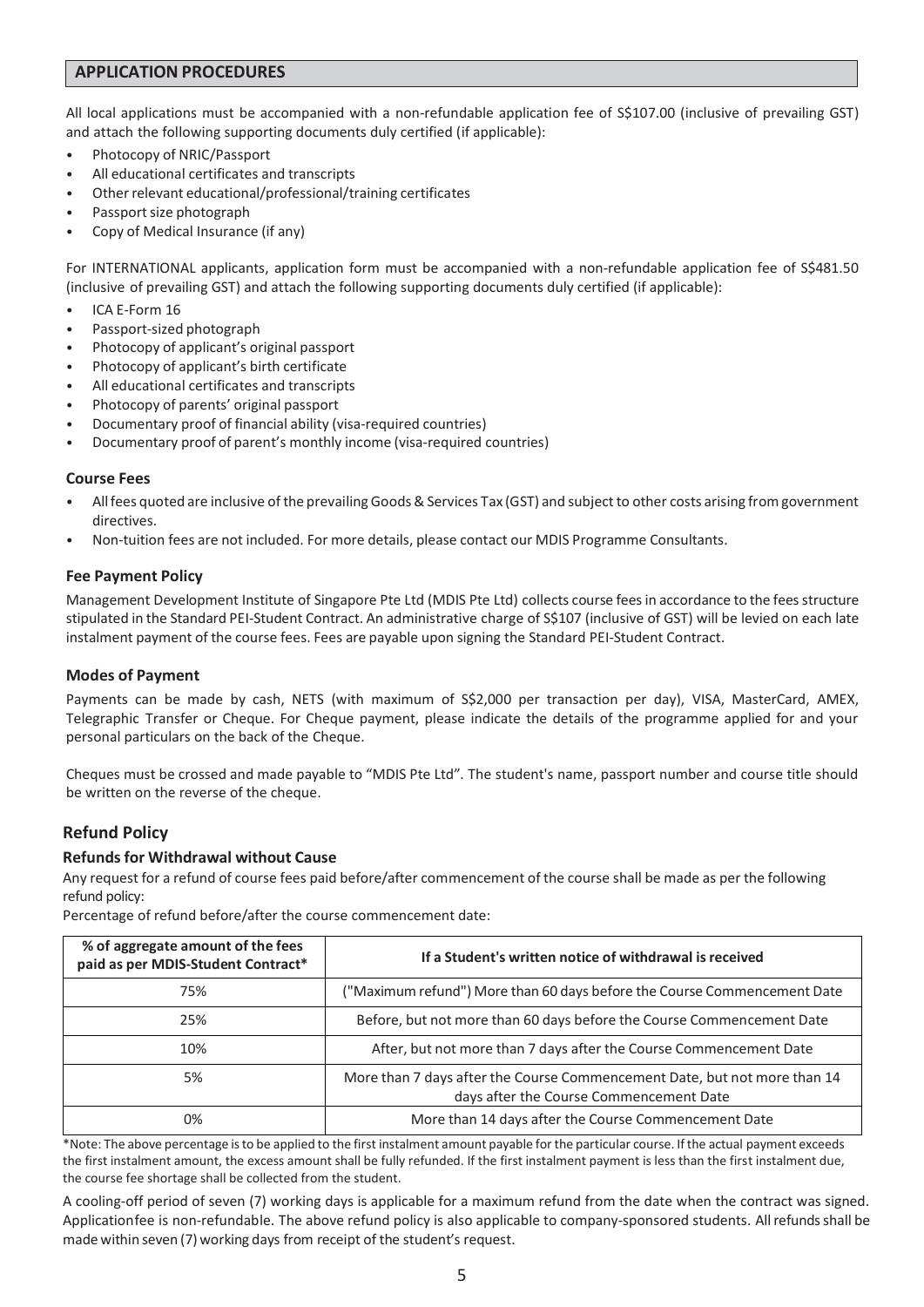### **Refundsfor Withdrawal with Cause**

MDIS Pte Ltd shall inform the student immediately within three (3) working days if:

- (i) It fails, for any reason, to commence the Course on the Course Commencement Date;
- (ii) It terminates the Course, for any reason, prior to the Course Commencement Date;
- (iii) It fails, for any reason, to complete the Course by Course Completion Date;
- (iv) It terminates the Course, for any reason, prior to Course Completion Date;
- (v) It has not ensured that the student meets the course entry or matriculation requirement as set by MDIS Pte Ltd stated in Schedule A (course details of Standard PEI-Student Contract) within any stipulated timeline set by CPE; or
- (vi) The Student's Pass application is rejected by the Immigration and Checkpoints Authority of Singapore (ICA).

MDIS Pte Ltd shall, within seven (7) working days of notifying the student in writing of above circumstances (i) to (vi), provide the student with information and details of the alternative confirmed course arrangement to allow the student to make timely and appropriatedecision on the alternative arrangement.

The student shall be entitled to immediately withdraw from the Course by giving written notice to MDIS Pte Ltd of his/her intentionto do so. For circumstances under Refund for Withdrawal with Cause, MDIS Pte Ltd shall within seven (7) working days, refund to the student:

- (i) The entire amount of the Course Fees, and
- (ii) Non-tuition fees

### **Other Types of Refunds**

All request for other types of refunds (example of overpayment) shall be processed within seven (7) working days after receiving the refund request from the student.

If it is approved, the student will be informed to collect the cheque within seven (7) working days from receipt of the student's request.

#### **Withdrawal Policy**

- Request for programme withdrawal must be made in writing. A written notice of withdrawal from the programme ("Withdrawal Form") must be delivered to the Student Services Centre (SSC) at MDIS Campus, 501 Stirling Road, Singapore 148951.
- All discounts/rebates/waiver that the student was entitled to shall be forfeited and all outstanding fees have to be paid prior to withdrawal. This includes all non-tuition fees (inclusive of GST) that were waived at point of signing PEI Contract.
- MDIS Pte Ltd shall, within three (3) working days of receipt of the withdrawal form, send the student an acknowledgement of their request to their email address.
- MDIS Pte Ltd will process and inform the student of the outcome in writing within a time frame of not more than four (4) weeks from receipt of the student's request (for cases with no refund).

#### **Transfer Policy**

If a student who has been accepted by MDIS Pte Ltd decides to transfer to another course before or after course commencement, a written notice of transfer must be given to the Student Services Centre (SSC) at MDIS Campus, 501 Stirling Road, Singapore 148951.

If a request for transfer is made before commencement of class, the course fees paid shall be transferred to the new course. Any excess payment will be refunded to the student within seven (7) working days from the date that the student requests to change the course.

If a request for transfer is made after commencement of class:

- a) The student shall be advised by the respective Student Coordinator to make payment of any outstanding fees before the institute processes his/her transfer request.
- b) All requests for transfer to a different course within MDIS Pte Ltd or downgrading of academic course must be submitted in writing and supported with an application fee of S\$100.00 (excluding GST) for the first change of programme.
- c) Any further change of programme by the same student, an application fee of S\$250.00 (excluding GST) shall be charged and is non-refundable regardless of the application outcome.
- d) Any excess payment will be refunded to the student within seven (7) working days from the date of the student requests to change the course.

Student is required to sign a revised contract for the new course enrolled.

MDIS Pte Ltd will process and inform the student of the outcome in writing within a time frame of not more than four (4) weeks from receipt of the student's request (for cases with no refund).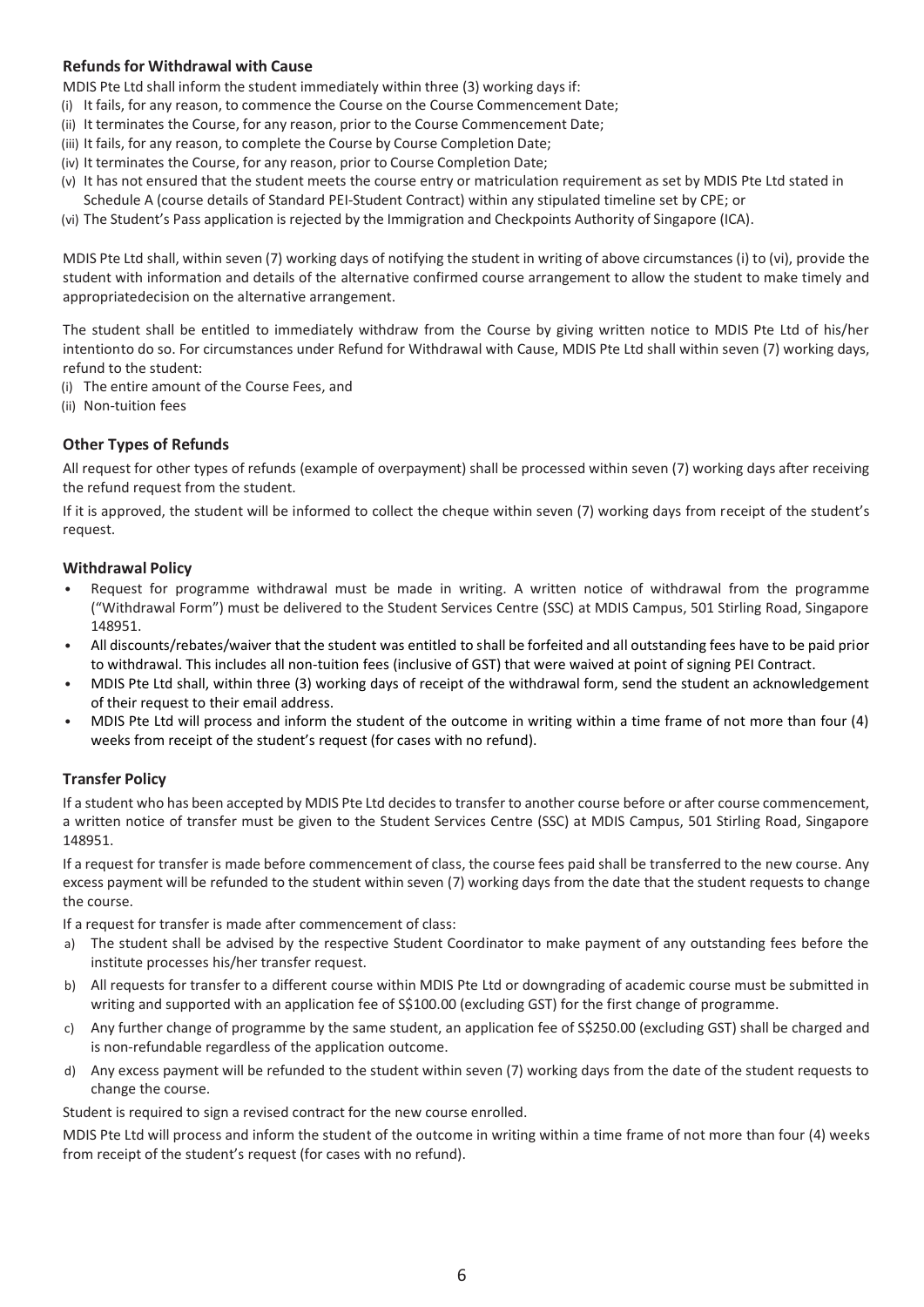### **Deferment Policy**

- All requests for course deferment must be made in writing and supported with application fees of S\$100.00 (excluding GST) which is non-refundable regardless of the application outcome. Students should send their requests for deferment one (1) month prior to the commencement of the term that the student is deferring. All requests must be supported with documentary evidence.
- Application submitted after the commencement of the term will be subjected to approval and additional fees may apply.
- Students are allowed to defer up to a maximum period of one (1) year, failing which he/ she may be deemed to have withdrawn from the course and would have to re-apply as a new applicant if he/she wishes to register on the course again. The refund policy will be applicable.
- Students must settle all outstanding / overdue payment prior to the application of deferment. All subsequent installments would follow the payment schedule of the new class the student is resuming in.
- Deferment can be extended to another one (1) year with valid reasons, subject to approval.
- International students who are approved for deferment will be required to cancel their student passes as required by ICA.
- Approval for deferment is the sole discretion of MDIS Pte Ltd. The institute will assess and inform the student of the outcome in writing within a time frame of not more than four (4) weeks from receipt of the student's request.

#### **Expulsion and Disciplinary Matters**

The refund policy should apply for students who are expelled by the Academic Affairs Director for the following reasons:

- a. Poor performance in his / her examinations
- b. Poor attendance
- c. Cheating and Plagiarism
- d. Misconduct and inappropriate behavior

### **Private Education Act**

#### **Fee Protection Scheme**

With the introduction of the Private Education Bill, all students' fees will be insured under the Fee Protection Scheme (FPS).

The FPS serves to protect international and local students' fees in the event that a Private Education Institution (PEI) is unable to continue operations due to insolvency and/or regulatory closure. It also protects the student if the PEI fails to pay penalties or to return fees to students arising from judgements made against it by the Singapore Courts.

MDIS Pte Ltd adopts the FPS Insurance for international and local students. The FPS Insurance offers insured students protection against the following events:

- Loss of course fees paid in advance by the insured student to MDIS Pte Ltd and not refunded, if the student cannot start or complete his/her course as a result of MDIS Pte Ltd becoming insolvent or being required by the Singapore authorities to stop operations.
- MDIS Pte Ltd fails to pay the sum awarded by Singapore Courts to the insured student, where such an award relates to a dispute between MDIS Pte Ltd and the insured student on course fees paid by the insured student to MDIS Pte Ltd.
- S\$10,000.00 benefit payable covering the insured student's accidental death or total permanent disability by accident.

MDIS Pte Ltd has appointed LONPAC Insurance Bhd and Liberty Insurance Pte Ltd to be the FPS providers for our students. The insurance coverage will be for the entire course fee and any course fees arising from an extension of the study period longer than the initially planned study period (if applicable).

#### **Certificate of Insurance**

To view the Insurance Certificate, please log on to the MDIS Website [https://www.mdis.edu.sg/current-students-private](https://www.mdis.edu.sg/current-students-private-education-act-edutrust-certification-scheme)[education-act-edutrust-certification-scheme](https://www.mdis.edu.sg/current-students-private-education-act-edutrust-certification-scheme)

#### **Medical Insurance**

MDIS Pte Ltd has in place a medical insurance scheme by EQ Insurance Company Ltd for all its students (except those students specifically allowed to opt out under the EduTrust certification scheme). The fee payable for the medical insurance is indicated in the fee schedule of the student contract.

This medical insurance scheme shall provide a basic annual coverage up to S\$20,000.00 per student in the 4-bedded ward in Singapore government and restructured hospitals and up to overall maximum limit per policy year, with 24 hours coverage in Singapore.

For more information on the Private Education Act, please log on to the following websit[e https://sso.agc.gov.sg/Act/PEA2009](https://sso.agc.gov.sg/Act/PEA2009)

#### **Insurance Claim**

The insured student needs to produce his/her Certificate of Insurance and original course fees receipts when submitting a claim under the insurance. LONPAC Insurance Bhd/Liberty Insurance Pte Ltd/EQ Insurance Company Ltd will notify all insured students of the relevant claim procedures to be followed.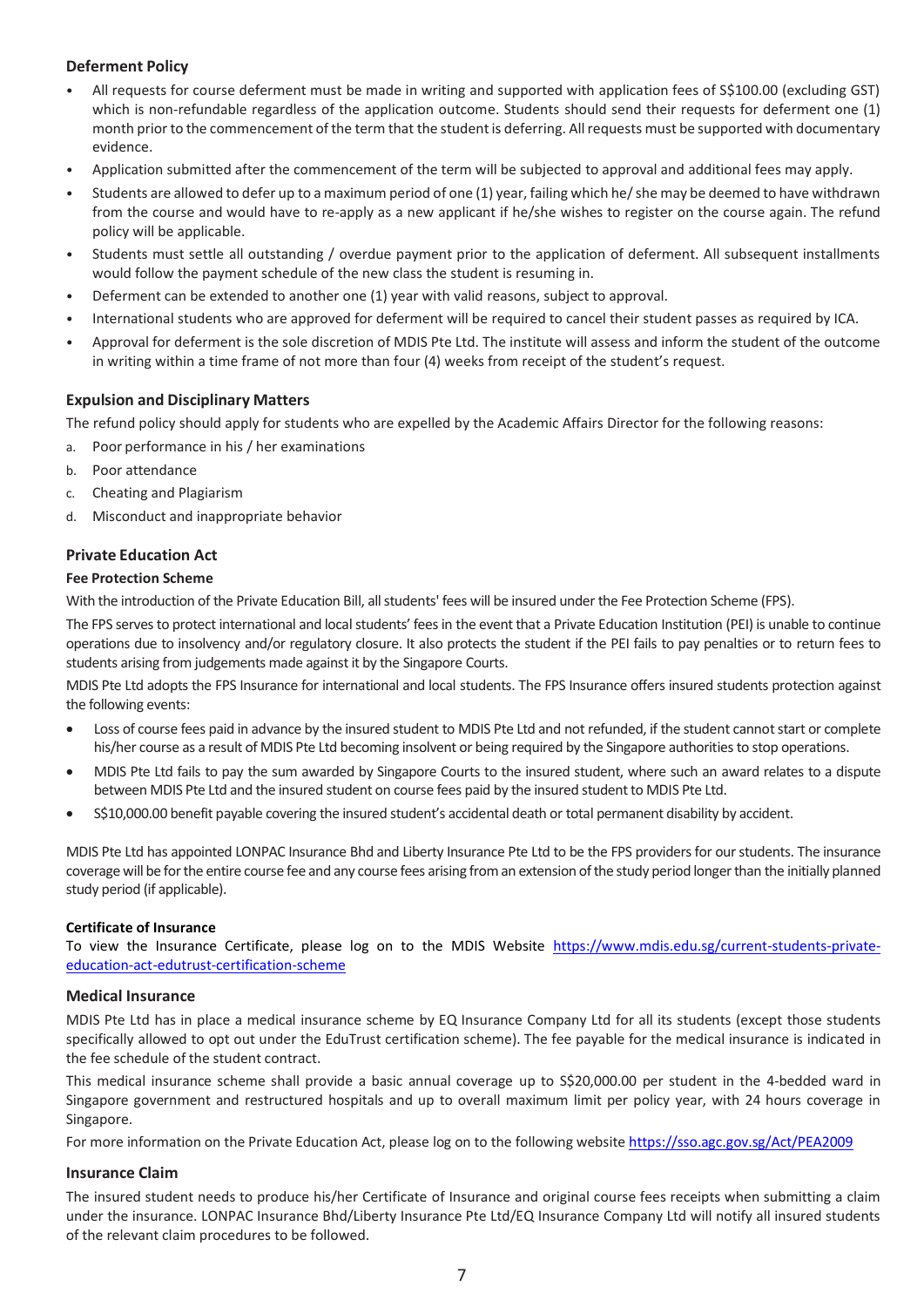### **Standard PEI-Student Contract**

The Standard PEI-Student Contract is a legal binding contract between MDIS Pte Ltd and its students that embodies the following mandatory requirements:

- Clear definition of the course details course title, prerequisites, qualification awarded, course duration
- Full disclosure of all costs for tuition and non-tuition fees
- Commitment to the Fee Protection Scheme
- Clear definition of dispute resolution mechanisms
- Clear definition of the refund policy

All students are required to sign the Standard PEI-Student Contract upon enrolment before making any course fees payment.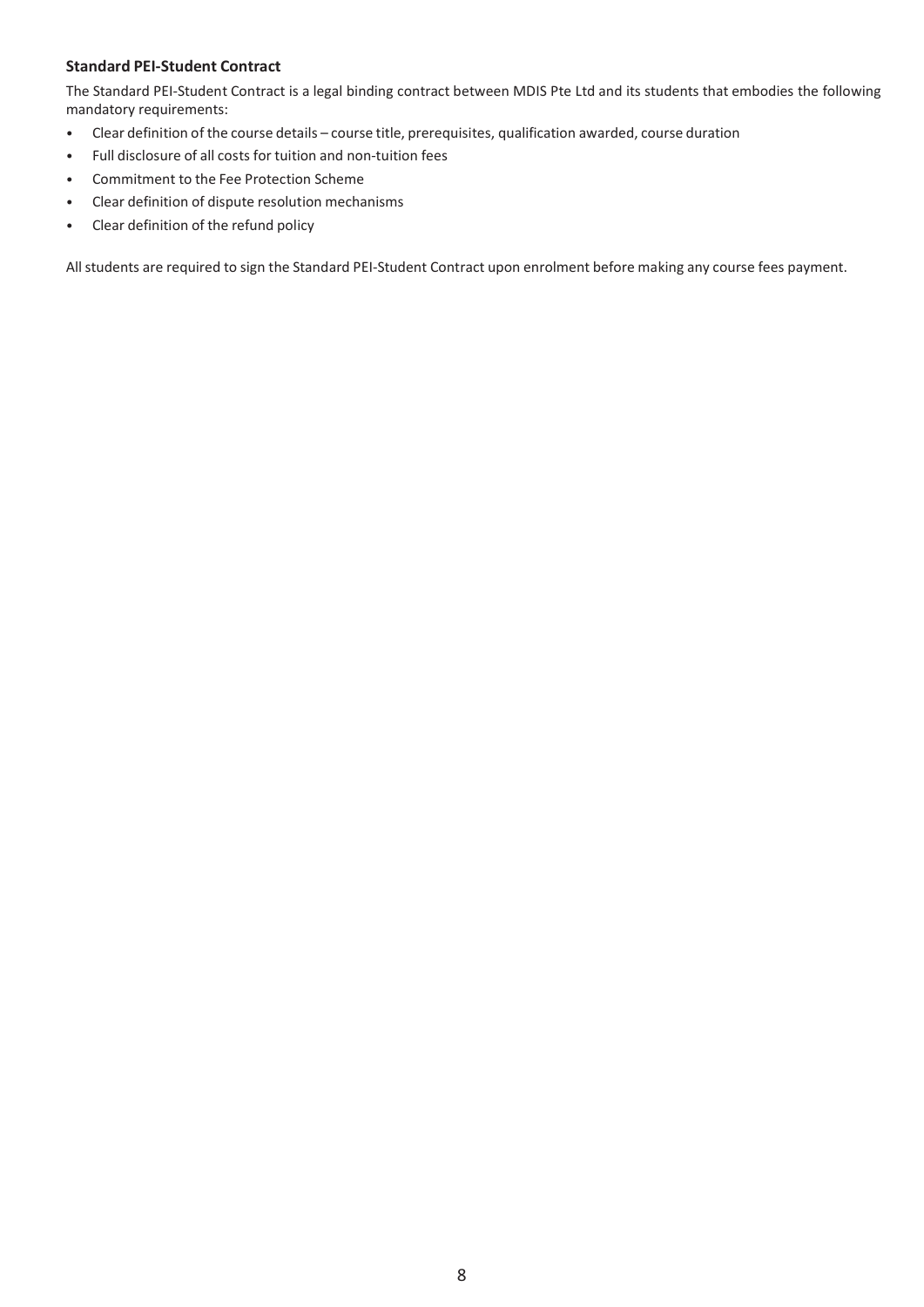### **DOCUMENTATION CHECKLIST FOR APPLICANT APPLYING FOR STUDENT'S PASS**

国际学生申请学生证所需文件列表

Before submission, kindly go through the list of items below to ensure that you have fully completed and furnished the necessary documents and tick (√) accordingly.

在呈交报名表格之前, 请参考下列所需的文件并确保文件齐全。

- Duly filled MDIS Application Form  $\Box$ MDIS 申请表格
- $\Box$ Immigration & Checkpoints Authority of Singapore (ICA) e-Form 16 移民局 e-Form 16
- One recent passport-sized photographs (against white background)  $\Box$ 1张近期护照型照片 (白色背景)
- Photocopy of applicant's original passport pages showing personal details and expiry date (at least one year)  $\Box$ 申请者的护照复印件 (包含个人信息与有效期)
- Photocopy of applicant's birth certificate showing both parents' names and dates of birth (notary certified true copies, English  $\Box$ translated)
- 申请者的出生证明公证件(中英文),显示父母姓名和出生日期
- Photocopy of applicant's transcripts and certificates (notary certified true copies, English translated)  $\Box$ 申请者最高学历毕业证和所有学年学期成绩单绩单公证 (中英文)
- Non-refundable application processing fee of S\$481.50 must be paid at the time of course application.  $\Box$ 不可退还的申请手续费 481.50新元
- Photocopy of parents' original passport  $\Box$ 父母护照复印件
- Documentary proof of financial ability (savings/security deposit) Visa required countries  $\Box$ 储蓄证明(需入境准证的国家)
- Documentary proof of parent's statement of monthly income visa required countries  $\Box$ 父母收入证明(需入境准证的国家)(中英文,包括出生日期、职位及年收入等)

The following Additional Documents are required to be submitted if one of the applicant's parents / step-parents is a Singapore Citizen/Singapore Permanent Resident.

若申请者的任何一位父母或继父母是新加坡公民或永久居民,须呈交以下文件:

Parent's/ Step-parent's Official Marriage Certificate / Divorce Certificate and applicant's Custody Paper (original and  $\Box$ photocopy)

父母/继父母的结婚公证书/离婚证书/孩子抚养权证明(公证副本)

- Parent's / Step-parent's Letter of Employment (letter should state date of commencement, designation, and salary per month)  $\Box$ or Business Registration Certificate (Instant Computer Printout) if parent / step-parent is self-employed \*These documents should not be issued more than one month ago. 父母/继父母工作证明(证明须注明应聘日期、职衔、月薪/若是自雇人士,须有商业/生意注册证明) 注:呈上的商业文件影印日期不得超过申请日期的一个月。
- Parent's / Step-parent's NRIC or Passport  $\Box$ 父母/继父母的身份证或护照

### **IMPORTANT NOTES**

重要注意事项

- 1. Please ensure that the application forms/all the necessary documents have been completed/furnished. Official translation of the documents is requiredif they are not in the English language. Incomplete applications will be returned to you. 请确保申请表/所有必要的文件都填妥。所有官方文件都需要翻译成英语。不完整的申请将被退还。
- 2. All payment may be made by cash, Nets, cheque, Visa, Mastercard or TT. 所有的付款,可以通过支付现金,财路付款,支票,维士卡,万事达卡或电报。
- 3. For TT, please transfer payment to Institute's Singapore Bank A/C. 通过电报支付,请转移支付于MDIS 学院私人有限公司的新加坡银行户口

| Name 名称:          | MDIS学院私人有限公司<br>MDIS Pte Ltd                                                                                                                                                    |  |  |  |
|-------------------|---------------------------------------------------------------------------------------------------------------------------------------------------------------------------------|--|--|--|
| Bank 银行:          | DBS Bank 星展银行                                                                                                                                                                   |  |  |  |
| Branch 分公司:       | Marina Bay Financial Centre Branch 滨海湾金融中心分行<br>12 Marina Boulevard, Level 3, Marina Bay Financial Centre Tower 3, Singapore 018982<br>12 滨海大道, 3 楼, 滨海湾金融中心第3塔, 新加坡邮政编码 018982 |  |  |  |
| Account No. 帐户号码: | 003-911274-2                                                                                                                                                                    |  |  |  |
| SWIFT:            | <b>DBSSSGSG</b>                                                                                                                                                                 |  |  |  |

4. For Cheques, must be crossed and made payable to "MDIS Pte Ltd". 通过支票支付, 支票必须划线,并支付给 "MDIS Pte Ltd".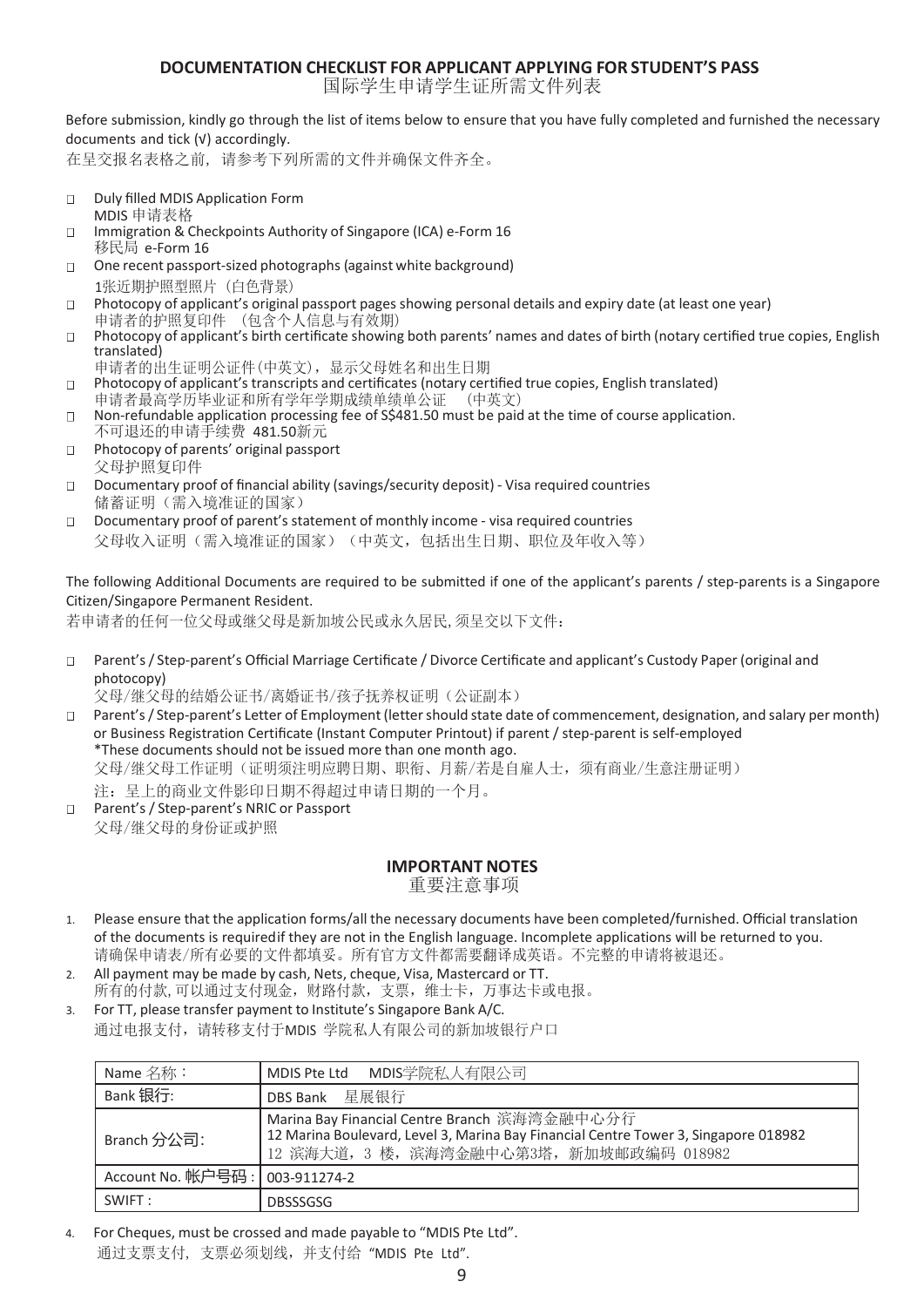#### **PRE-COURSE COUNSELLING**

We thank you for your interest in applying to MDIS Pte Ltd.

Before starting an application, it is the responsibility of our staff and/or authorised agent to provide the following information: *(Please tick the information below that you have been briefed).*

#### **School Details**  $\Box$

MDIS has a range of services and facilities to enhance student experience; MDIS's facilities include the fashion and mass communications studios; computer, engineering and life science laboratories; a hospitality training centre, the resource hub and sport facilities like the gymnasium. Other student support services include the Career Assistance Unit and MDIS Experience Workshops.

#### $\Box$ **Course Details**

Course information includes admission requirements, English language proficiency, course modules and outlines, course duration, total payable feesthroughout the course duration, type of certification awarded at the end of the course, and prospects after graduation. The course learning outcomes are set to match the aspirations and interests of prospective students.

#### $\Box$ **Fee Protection Scheme (FPS)**

Information can be found in this application form (page 7).

#### $\Box$ **Medical Insurance**

Information can be found in this application form (page 7).

#### $\Box$ **Opt-out (for local students only)**

I confirm and undertake that I have in place the medical insurance coverage and I do not need MDIS Pte Ltd to arrange any insurance coverage.

- $\Box$ The medical insurance coverage is attached for your reference.
- $\Box$  The medical insurance coverage is a confidential document and there is no document attached for your reference. Medical insurance no. The insurance company

#### **Refund, Transfer & Withdrawal Policy**  $\Box$

Information can be found in this application form (page 5).

#### $\Box$ **Student's Pass Application Procedures(Applicable to International Students ONLY)**

Relevant Singapore Laws such as Immigration & Checkpoints Authority of Singapore and Ministry of Manpower (Applicable for  $\Box$ **International Students ONLY)**

International students must attain a minimum of 90% attendance on a monthly basis. Students must not engage in the following activities:

- Attend classes without a valid Student's Pass.
- Any form of employment or in any business, profession or occupation in Singapore whether paid or unpaid.
- Misuse controlled drugs or take part in any political or other activities during the stay in Singapore.
- Involve in any criminal offences in Singapore.

#### **Accommodation and Cost of Living in Singapore (Applicable for International Students ONLY)**

International students can consider staying in MDIS Residences which provides single, double and quad rooms. The cost of living in Singapore varies according to a number of factors including the location and one's preferred lifestyle.

#### **General Health Servicesin Singapore (Applicable for International Students ONLY)**  $\Box$

International students can find a General Practitioner (GP) in practically every neighbourhood and outpatient medical services can be sought at private clinics. Consultation charges of a GP range from S\$18 to S\$55 per visit, excluding medication. In addition, there are eight public hospitals in Singapore: six general hospitals, women's and children's hospital and a psychiatric hospital.

For more information, please visit the Ministry of Health website (www.moh.gov.sg)

I hereby acknowledge that I have received a pre-course counselling from MDIS staff/authorised agent and I fully understand the terms and conditions and my rights.

Signature of Applicant Name and Signature of MDIS Representative and/or Agent

Date:

*Incomplete documents & incomplete application forms will not be processed.*

**MDIS Campus 501 Stirling Road, Singapore 148951 Tel: (65) 6278 8000 Fax: (65) 6278 5312**